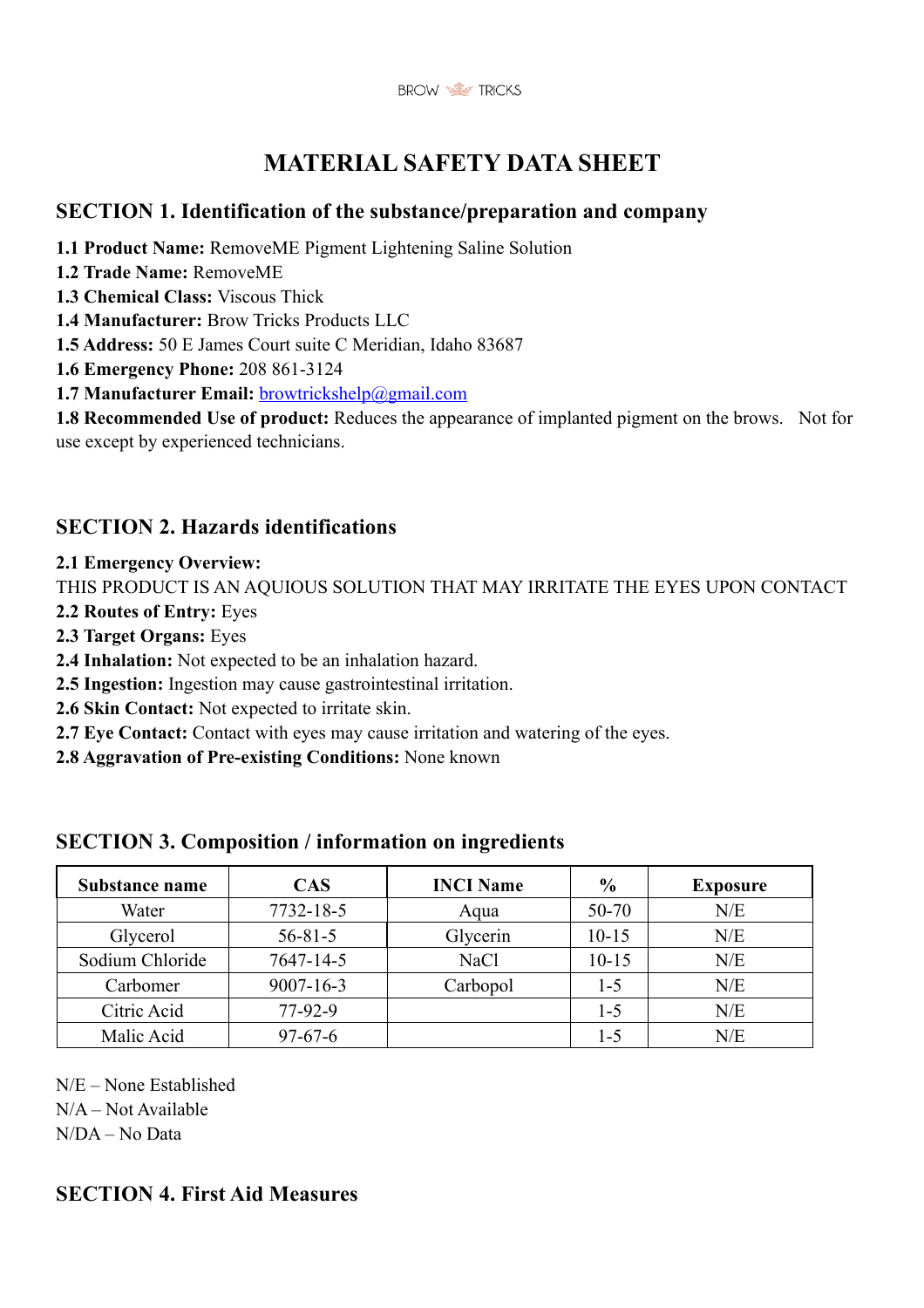

General advice: Immediate medical attention is required. Show this safety data sheet (SDS) to the doctor in attendance.

### **4.1 Following eye contact:**

If the product comes into contact with the eyes, open victim s eyes while under gentle running water. Use sufficient force to open eyelids. Minimum flushing is for 15 minutes. Remove contact lenses, if worn. Seek medical attention if irritation persists.

#### **4.2 Following skin contact:**

Wash contacted area with soap and water.

#### **4.3 Following inhalation:**

Although no adverse effects are anticipated during proper handling, remove victim to fresh air if respiratory problems incur. Seek medical attention if symptoms persist.

#### **4.4 Following ingestion:**

Routine use of this product is not expected to cause any situation which could lead to ingestion. If this product is swallowed, CALL PHYSICIAN OR POISON CONTROL CENTER FOR MOST CURRENT INFORMATION.

If professional advice is not available, do not induce vomiting. Never induce vomiting or give diluents (milk or water) to someone who is unconscious, having convulsions, or unable to swallow.

#### **4.5 Note to physicians:**

Treat symptoms.

# **SECTION 5.Firefighting measures**

#### **5.1 Hazardous Characteristics:**

Not considered to be a fire hazard.Not easily ignited by fire.

#### **5.2 Extinguishing Media:**

Dry powder, Chemical foam, Carbon dioxide, water mist.

#### **5.3 Firefighting procedures:**

As in any fire, wear self-contained breathing apparatus(MSHA/NIOSH approved or equivalent)and full protective gear.

Extinguish fire in a safe distance with enough protection

Prevent fire extinguishing water from contaminating surface water or the ground water system.

#### **5.4 Hazardous combustion products:**

None.

# **SECTION 6.Accidental release measures**

#### **6.1 Personal precautions, protective equipment and emergency procedures:**

Avoid contact with eyes. Clear all fire points.

Evacuate personnel to safe areas. Keep people away from upwind of spill/leak. Wear appropriate protective measures (SEE SECTION 8).

#### **6.2 Environmental precautions:**

Do not empty into drains. If the product contaminated lakes, rivers or sewages, inform appropriate authorities in accordance with local regulations.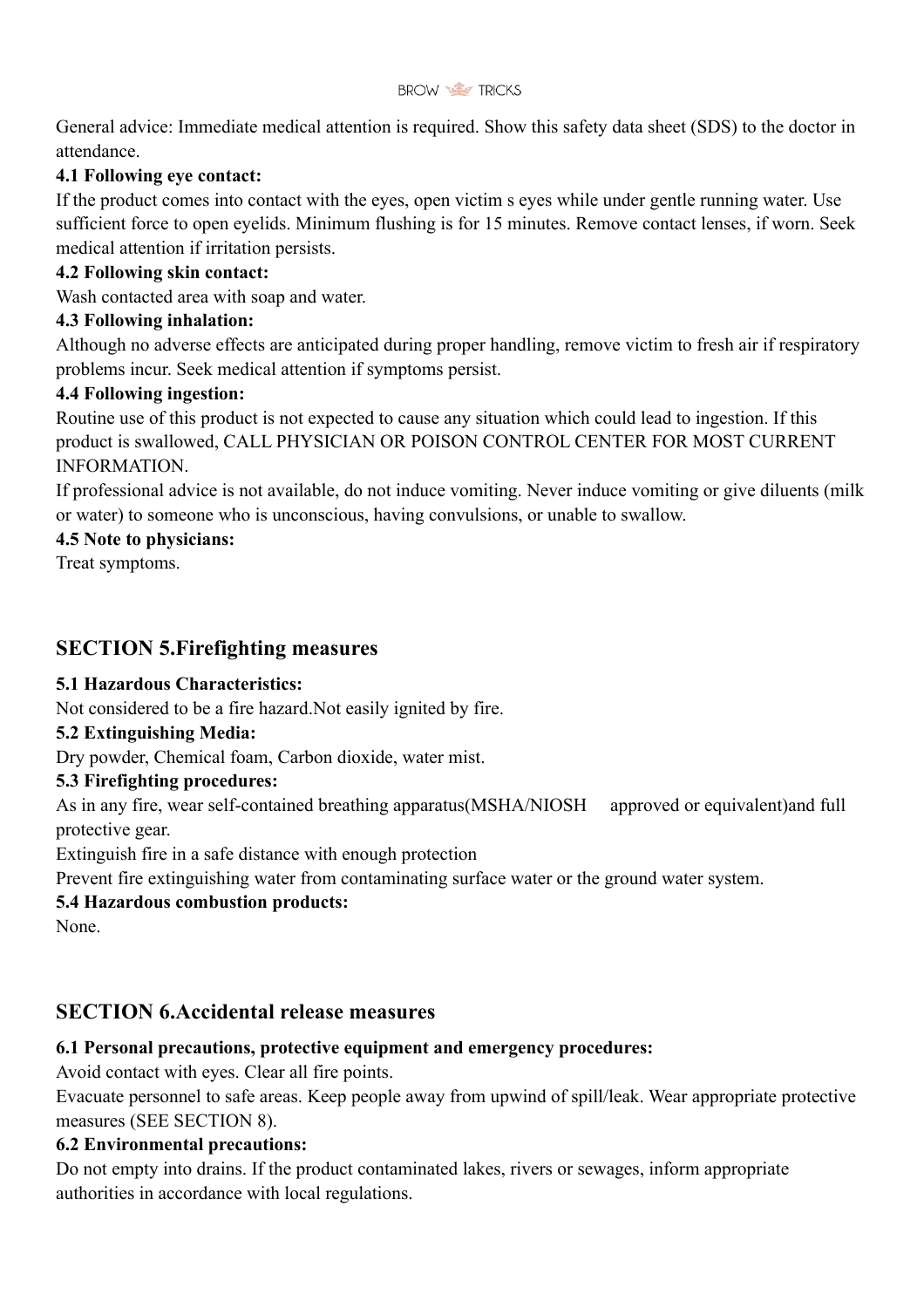

#### **6.3 Cleaning method:**

Remove by liquid absorbing material (e.g. kieselguhr) . Adhered or collected material should be promptly disposed of. Disposal of discarded waste/pollutants refers to SECTION 13.

### **SECTION 7. Safe handling and storage**

#### **7.1 Handling Notes:**

Keep away from heat, hot surfaces and other ignition sources. Keep indoor ventilation or local exhaust device. Wash thoroughly after handling this product. Use in a well-ventilated location.

#### **7.2 Storage Notes:**

Away from fire, heat.

Store in a well-ventilated place. Keep cool. Stored in compatible containers.

Keep storage containers sealed.

Do not store with incompatible material (see section 10.2)

# **SECTION 8. Exposure Controls/ Personal Protection**

### **8.1 Occupational Exposure Limit:**

No information found

### **8.2 Engineering Control:**

Provide adequate ventilation. Where reasonably practicable, this should be achieved by the use of localexhaust ventilation and good general extraction. If these are not sufficient to maintain concentrations ofparticulates and solvent vapour below the OEL, suitable respiratory protection must be worn. Ensure that eyewash stations and safety showers are proximal to the work-station location.

#### **8.3 Respiratory Protection:**

Wear filter mask.

If exposure limits are exceeded or if irritation or other symptoms are experienced, use a full-face respirator with multi-purpose combination (US) or type AXBEK (EN 14387) respirator cartridges.

### **8.4 Eyes Protection:**

Wear protective goggle in working time.( Comply with the European Union EN 166 or The U.S. NIOSH standard.)If contacting with eyes, flush with plenty of water, If you have discomfort, seek medical advice

#### **8.5 Hands Protection:**

Wash with plenty of water if gloves puncture or skin exposure. No special hands protection. Wear protective gloves (such as butyl rubber), passing the tests according to EN 374(EU),US F739 or AS/NZS 2161.1 standard.

#### **8.6 Sanitary Measure:**

Forbid smoking, eating and drinking in working places. Washing hands after handling products.

# **SECTION 9. Physical and chemical properties**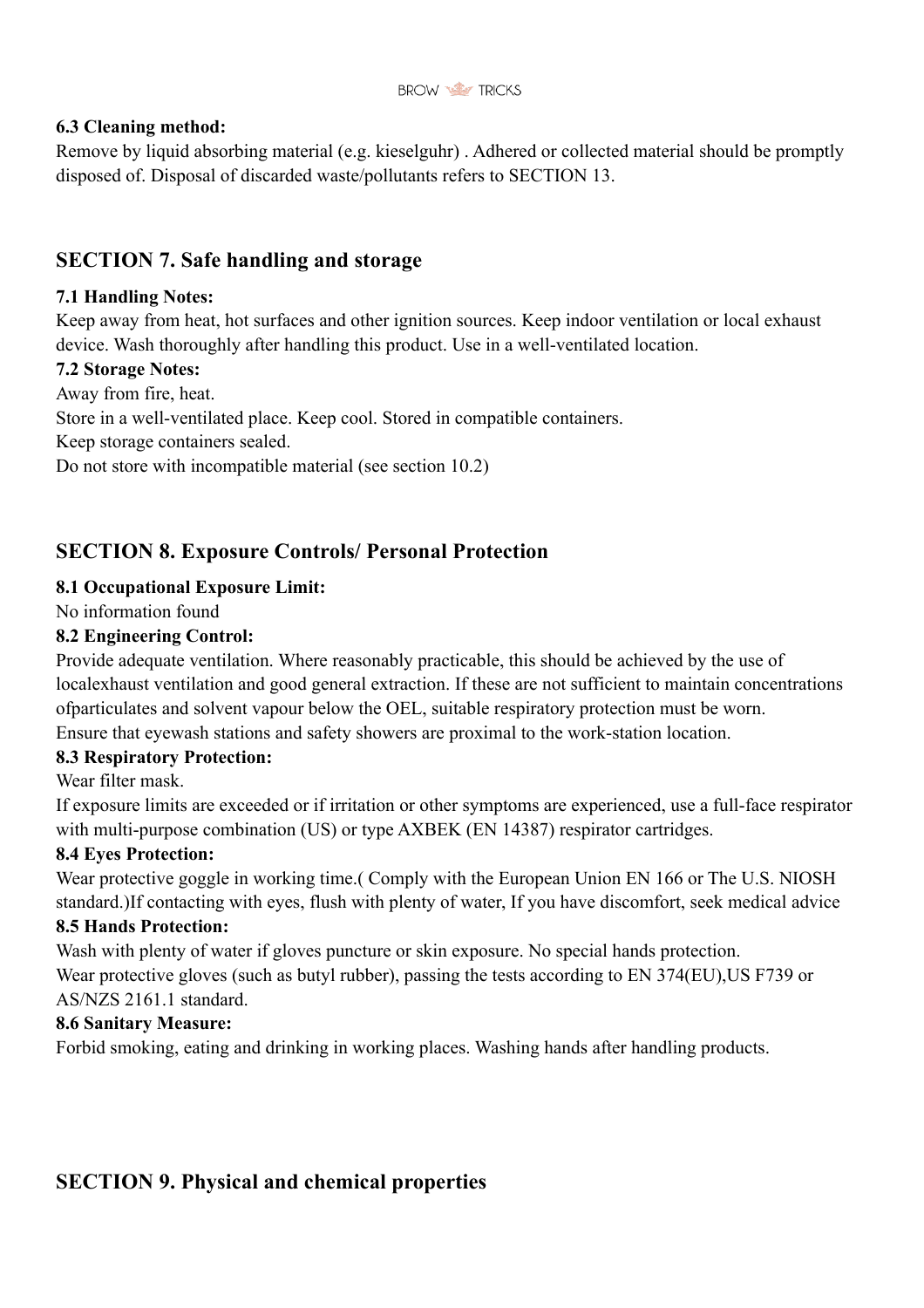

| <b>Appearance and Color</b>                      | Gel            |  |
|--------------------------------------------------|----------------|--|
| Odour                                            | Odorless       |  |
| <b>PH</b> value                                  | 7              |  |
| Flammability                                     | Moncombustible |  |
| Density $(g/cm^3)$                               | $1.0 - 1.1$    |  |
| Relative steam density (air $= 1$ )              | No Data        |  |
| Vapor pressure(MPa)                              | No Data        |  |
| <b>Octanol/water partition coefficient</b>       | No Data        |  |
| (mPa/s)<br><b>Viscosity</b>                      | No Data        |  |
| Flash point( $\mathrm{C}$ , Closed cup)          | No Data        |  |
| Boiling point( ${}^{\circ}C$ )                   | No Data        |  |
| Freezing point $(^{\circ}C)$                     | No Data        |  |
| <b>Evaporation rate (kg/s)</b>                   | No Data        |  |
| UEL % $(V/V)$                                    | Not applicable |  |
| LEL % $(V/V)$                                    | Not applicable |  |
| Auto-ignition temperature( $\mathrm{^{\circ}C})$ | Not applicable |  |
| Decomposition temperature( ${}^{\circ}C$ )       | No Data        |  |
| <b>Solubility</b>                                | Soluble        |  |

# **SECTION 10.Stability and reactivity**

**10.1 Stability:** Stable under recommended storage and handling conditions. **10.2 Material for avoiding:** Strong oxide, acid and alkali. **10.3 Contact conditions for avoiding:** High temperature. **10.4 Hazardous decomposition products** None

# **SECTION 11. Toxicological information**

**11.1 Acute toxicity:** No information found. **11.2 Skin corrosion/irritation:** No information found. **11.3 Serious eye damage/irritation:** Eye contact can cause irritation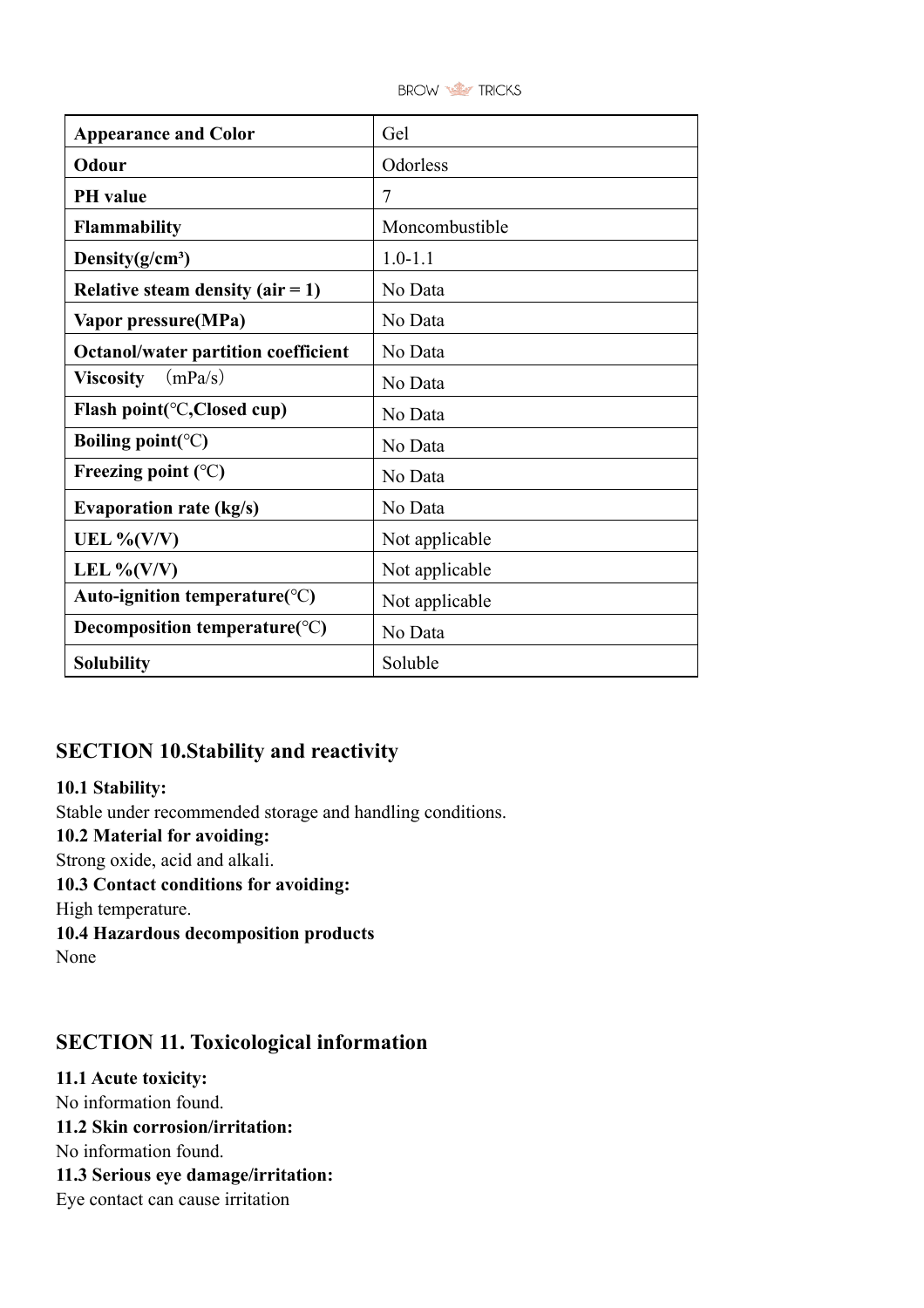

**11.4 Respiratory or skin sensitisation:** Inhalation Causes respiratory irritation. **11.5 Germ cell mutagenicity:** No information found. **11.6 Carcinogenicity:** No information found. **11.7 Reproductive toxicity:** No information found. **11.8 STOT-single exposure:** No information found. **11.9 STOT-repeated exposure:** No information found. **11.10 Aspiration hazard.:** No information found.

# **SECTION 12. Ecological information**

12.1 Mobility In Soil:

These products have not been tested for mobility in soil.

12.2 Persistence/ Degradability :

These products have not been tested for persistence or biodegradability. The components may slowly degrade in the environment and form a variety of organic and inorganic materials; however, no specific information is known.

12.3 Environmental Stability:

Controls should be engineered to prevent release to the environment, including procedures to prevent spills, atmospheric release and release to waterways

12.4 Bio accumulation/ Accumulation:

These products have not been tested for bio-accumulation potential .

### **SECTION 13. Disposal considerations**

#### **13.1 Handlingmethod for waste:**

Handling waste according to the local regulations. Contact specific waste disposal company or companies recommended by local laws.

#### **13.2 Handling method for uncleaned packaging:**

According to official regulations.

# **SECTION 14. Transport information**

**14.1 UN NO.:** Not classified

- **14.2 Class:** Not classified
- **14.3 Packaging group:** Not classified
- **14.4 Technical name:** Removal solution